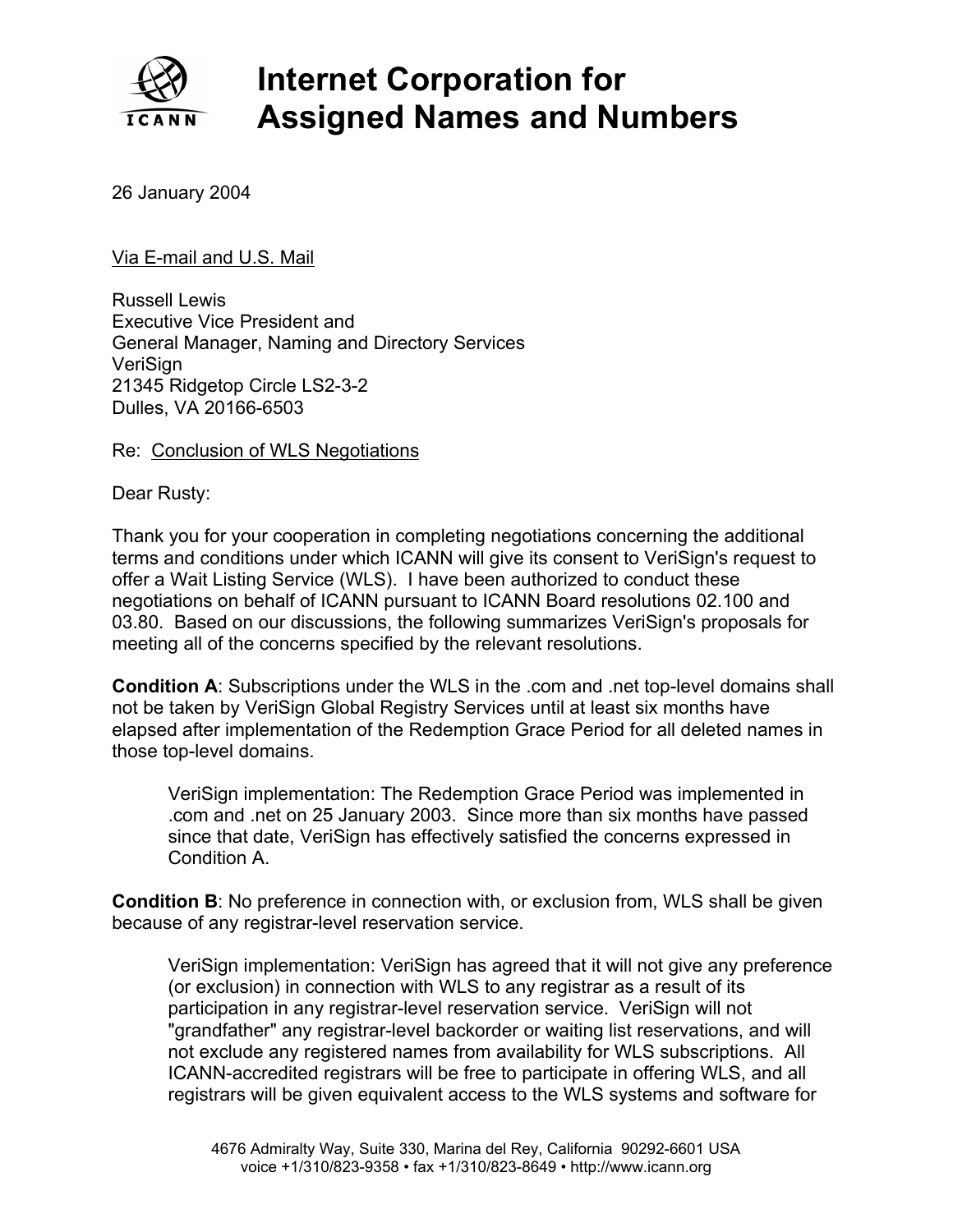the purpose of placing WLS subscriptions. All registrar connecti ons and bandwidth to the WLS systems will be distributed equally acros s all connected registrars. WLS subscriptions will be fulfilled on a strictly first-co me/first served basis. All registrars will be given equal and adequate notice (at l east 30 days' notice) of the details of the launch of the service. In offering WL S, VeriSign will comply with the following: (1) VeriSign will not show any prefere nce or provide any special consideration to any ICANN-accredited registrar with regard to the WLS service; (2) VeriSign will not in any way attempt to wareh ouse, or purchase WLS subscriptions in its own right other than through an ICANN-a ccredited registrar; (3) VeriSign subsidiaries and affiliates engaged in prov iding WLS services shall not have access to, and VeriSign itself will not us e, confidential user data or proprietary information of an ICANN-accredited registrar received by VeriSign in the course of providing WLS services, except as necessary for WLS management and operations; (4) VeriSign will take appropriate p recautions to prevent the disclosure of confidential user data or proprietary in formation from any ICANN-accredited registrar, received by VeriSign in the c ourse of providing WLS services, to its affiliates or subsidiaries, except as necessary for WLS management and operations; (5) confidential information abou t VeriSign's WLS services will not be shared with employees of any ICANN-accredited registrar, except as necessary for WLS management and operations; (6)VeriSign will conduct internal neutrality reviews on a regular basis. Also, as described in your letter to ICANN dated 12 December 2003, non-registry personnel including thirdparty software providers will not have direct access to WLS systems or data.

**Condition C**: To avoid an incumbent registrar acquiring a preference in obtaining a WLS subscription through advance knowledge of or control over the deletion of a domain-name registration, there shall be appropriate limitations on that registrar's ability to obtain a WLS subscription on any domain name that it is concurrently sponsoring in the registry.

VeriSign implementation: VeriSign has agreed to include the following provision in the contract between VeriSign and registrars offering WLS subscriptions: "No registrar shall use advance knowledge or control over the deletion of a domainname registration to obtain a commercial benefit related to a WLS subscription." Through enforcement of this provision, VeriSign and ICANN will cooperatively work to prevent registrars from using inside information to attain an unfair market advantage in buying or selling WLS subscriptions. While we were not able to reach agreement on the details of a "blackout" period that would have limited "insider trading" of WLS subscriptions by preventing their sale near each registration's expiration date, we do agree that on balance, a blackout period is not required. ICANN Board resolution 03.80 modified the original Condition C from resolution 02.100, removing any explicit reference to a blackout period. Also, the original rationale for the blackout period (see <http://www.dnso.org/clubpublic/ga/Arc10/msg02274.html) has been vitiated by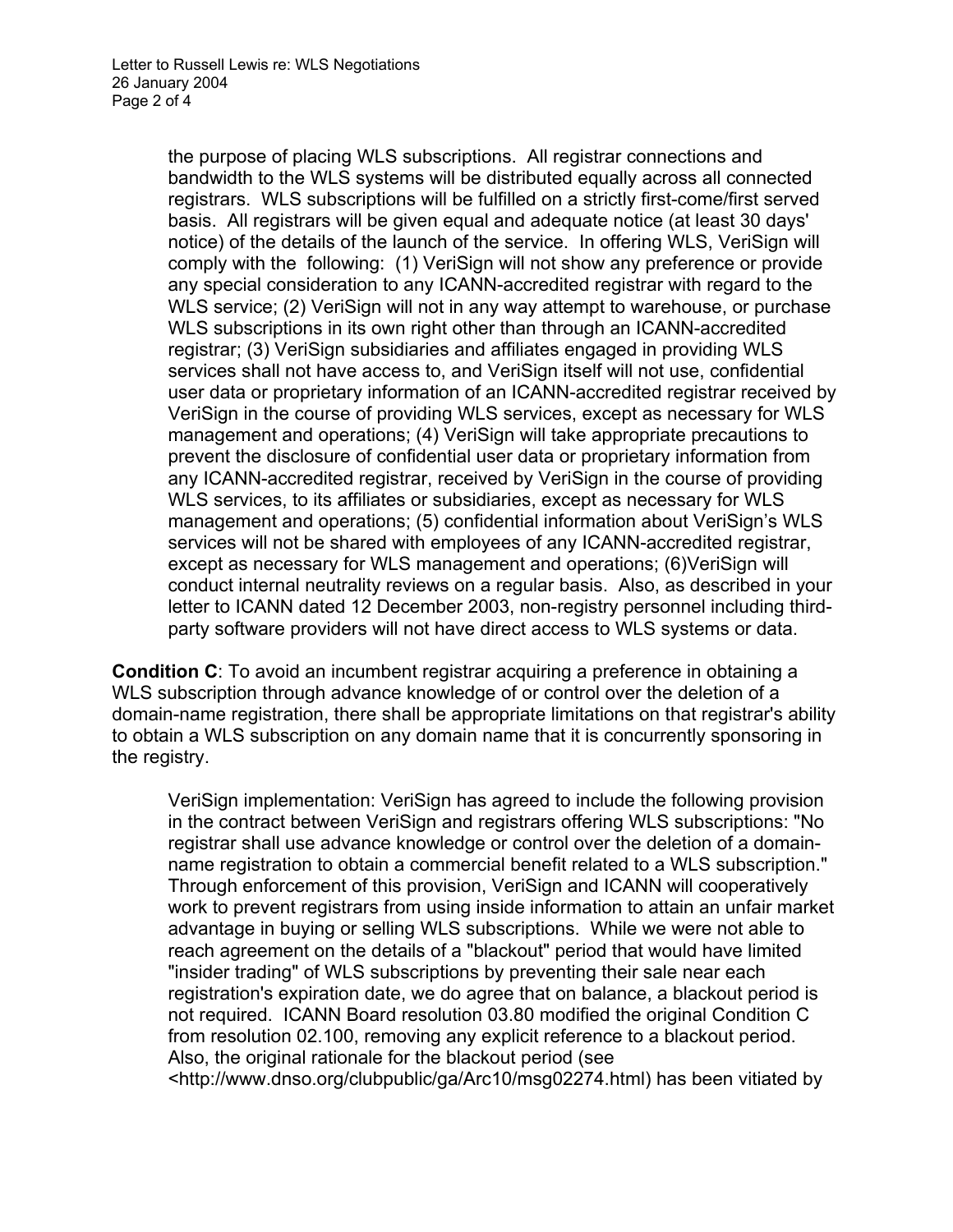ICANN's recent adoption of a uniform "gTLD Registrar Domain-Name Deletion Policy" (see <http://www.icann.org/carthage/deletes-topic.htm>).

**Condition D**: With regard to transparency of information regarding WLS subscriptions, there shall be an effective mechanism for actively notifying the current domain-name holder upon the placing of a WLS subscription on the name, without revealing the ide ntity of the party holding the WLS subscription.

VeriSign implementation: In summary, VeriSign will attempt to ensure that the registrant of a name is notified in the event that a WLS subscription is placed on the registrant's name (whenever the registration is placed) by:

- Posting of a daily report to a registrar's ftp server listing WLS subscriptions received the previous calendar day (Eastern Time) for domain name registrations for which that registrar is the registrar of record;
- Posting of a listing that will be updated at least weekly on the registrar restricted access portion of VeriSign's website showing registrars who have not agreed to notify registrants so that WLS registrars can fulfill the registrant notification responsibility; and
- Providing the following recommended notification language to registrars, which the registrar of record or the WLS registrar would communicate to the current registrant: "This notice is to inform you that a Wait Listing Service (WLS) subscription has been placed on the domain name <insert domain name> registered with us. Should you choose not to renew your domain name registration with us, the domain name will be deleted and registered to the WLS subscriber."

**Condition E**: The WLS shall be offered for a trial period of twelve months, with subscriptions offered for a one-year term so that they last no longer than one year past the end of the trial period.

VeriSign implementation: VeriSign has agreed to offer WLS for a trial period lasting one year. Subscriptions lasting one year will be offered throughout the one-year trial period, so effectively WLS will be operational for up to two years even if the sale of WLS subscriptions never extends beyond the proposed trial period.

**Condition F**: There shall be a data-gathering and evaluation program, to be specified in the negotiated revisions to the agreements, that includes mechanisms for analyzing whether the WLS harms the legitimate interests of consumers or others.

VeriSign implementation: VeriSign will provide reasonable cooperation with an independent third party study designed to evaluate the effect of WLS on the